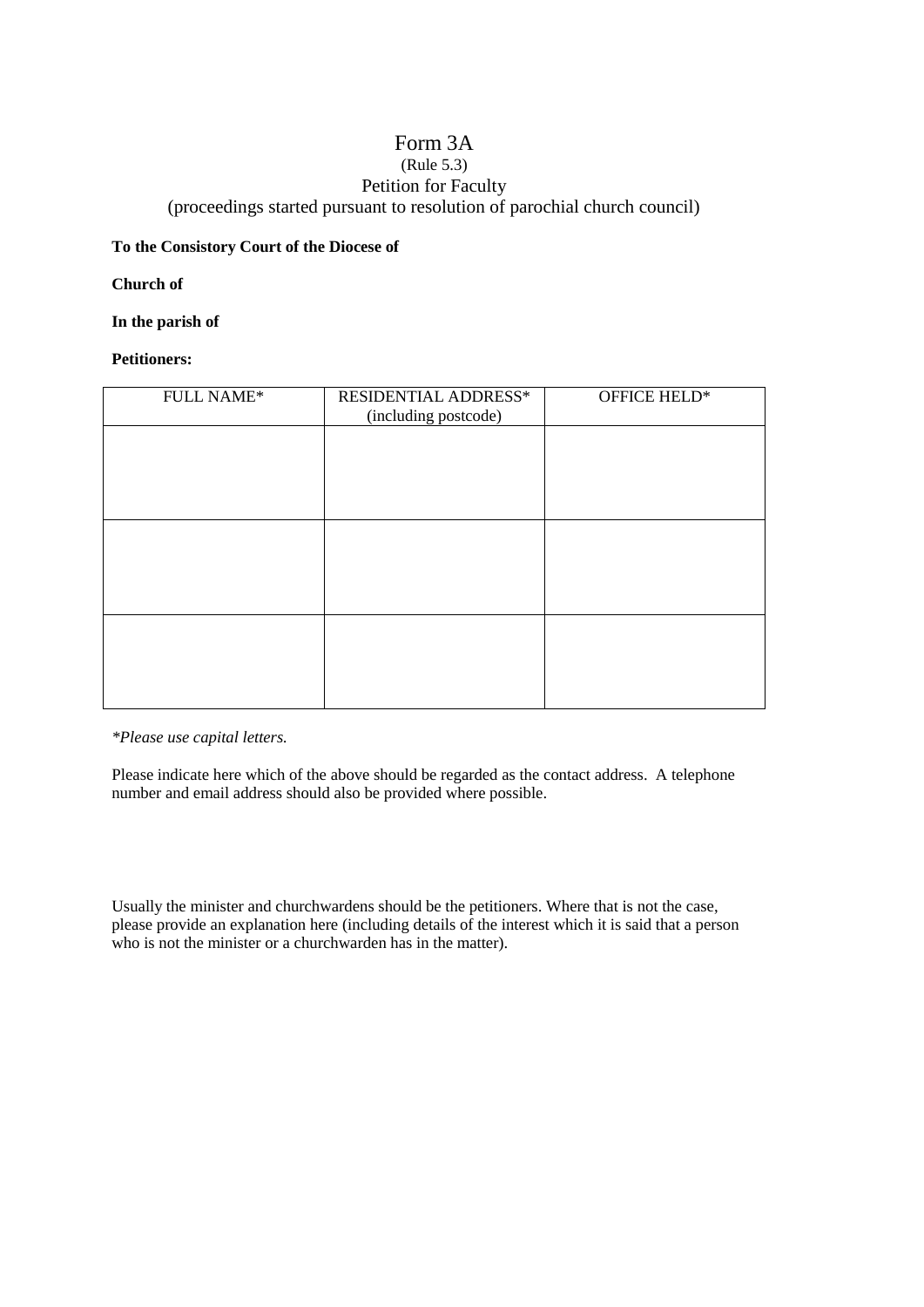#### **We petition the Court for a faculty to authorise the following—**

*Please fully and accurately state the works or other proposals for which a faculty is sought. Where relevant, include the number and date on the architect's or surveyor's drawings or other specifications. If it is proposed to dispose of any item details must be given.*

*The works or proposals must be the same as those in respect of which the Diocesan Advisory Committee has given any advice (subject to any modifications that have been made to take account of advice received – if any modifications have been made they also must be described here).*

SCHEDULE OF WORKS OR PROPOSALS

*Copies of the Standard Information Form and any drawings, plans, specifications, photographs or other documents showing the proposals must be provided with this petition.*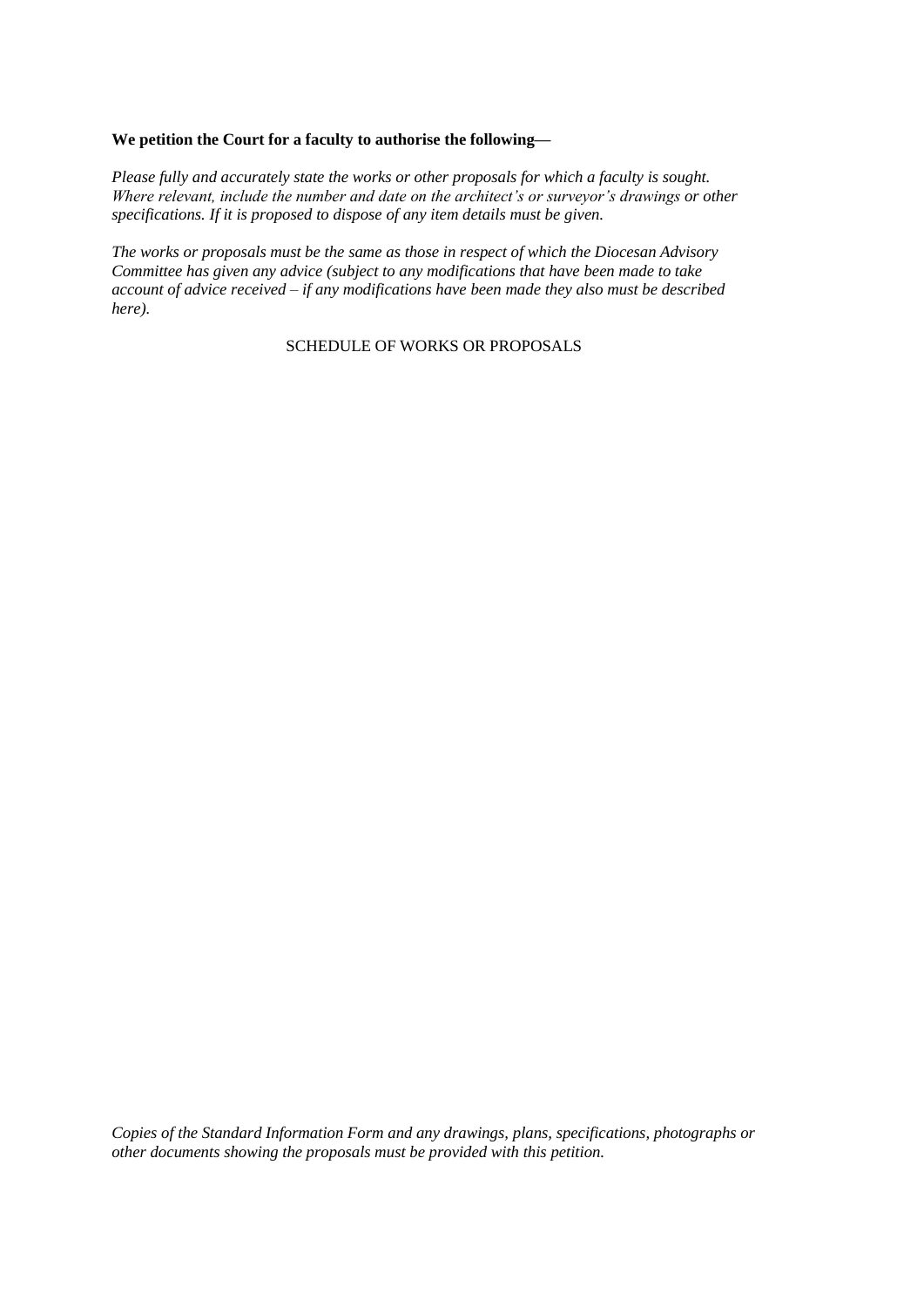## **A. PROFESSIONAL ADVICE**

*Please answer this section in every case*

| 1. Has the architect or surveyor appointed under the Inspection of Churches Measure 1955 been—                                                                |                       |                    |
|---------------------------------------------------------------------------------------------------------------------------------------------------------------|-----------------------|--------------------|
| a. engaged in connection with the proposals?                                                                                                                  | Yes $\lceil$          | $\overline{N_{0}}$ |
| b. asked for general advice in relation to these<br>proposals?                                                                                                | $Yes$ $\vert$ $\vert$ | $\overline{N_0}$   |
| 2. If another architect or surveyor is being engaged—                                                                                                         |                       |                    |
| a. what is his or her name and address?                                                                                                                       |                       |                    |
|                                                                                                                                                               |                       |                    |
| b. why is he or she being instructed in relation to the proposed works?                                                                                       |                       |                    |
|                                                                                                                                                               |                       |                    |
| <b>B. CHANGES TO THE INTERIOR AND/OR EXTERIOR OF THE CHURCH</b><br>Please answer this section if applicable. Otherwise proceed to section C                   |                       |                    |
| 3. a. If changes to the interior and/or exterior of the church<br>are proposed, has the PCC prepared a statement of<br>significance and a statement of needs? | $Yes \Box$            | $\rm{No}$          |
| b. If the answer to a. is yes, please supply copies of the statements with this petition.                                                                     |                       |                    |
| c. If the answer to a. is no, what are the reasons for asking for permission for the proposals?                                                               |                       |                    |
|                                                                                                                                                               |                       |                    |
|                                                                                                                                                               |                       |                    |
|                                                                                                                                                               |                       |                    |

*Please supply separate explanatory statement if more space is required*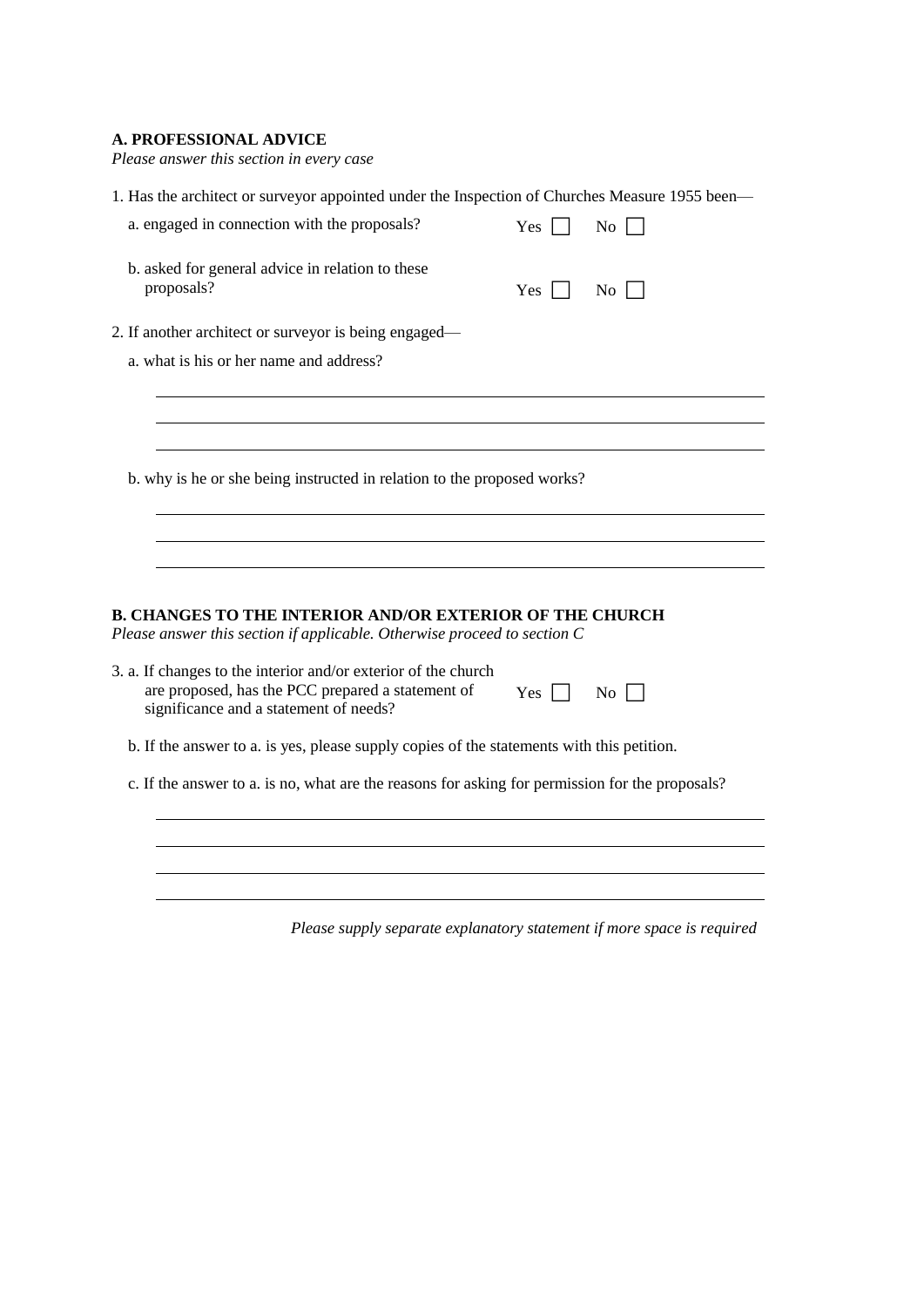#### **C. FINANCIAL INFORMATION**

| Please answer this section in every case                |                                                                                                                                                                                          |        |
|---------------------------------------------------------|------------------------------------------------------------------------------------------------------------------------------------------------------------------------------------------|--------|
| 4. a. What is the estimated cost of the proposed works? |                                                                                                                                                                                          | £      |
| b. Who has estimated this cost?                         |                                                                                                                                                                                          |        |
|                                                         | c. Are the proposals wholly to be paid for by someone other than the parochial church council<br>or wholly from funds which have been given to the PCC for the purpose of the proposals? |        |
|                                                         | Yes                                                                                                                                                                                      | No     |
| boxes below)                                            | d. If the answer to c. is no, how are the proposals to be paid for? (Please give figures in the                                                                                          |        |
| From—<br>purpose                                        | i. the PCC's current balance of funds that are available for the                                                                                                                         | £      |
| ii. gifts/legacies                                      |                                                                                                                                                                                          | £      |
| iii. grants or fund raising                             | - already available<br>- being sought                                                                                                                                                    | £<br>£ |
|                                                         |                                                                                                                                                                                          |        |

If you are preparing a statement of needs or providing an explanatory statement under section 3.c., please include details of any fund raising strategy there.

#### **D. PERMISSIONS FROM OTHER BODIES**

*Please answer this section in every case*

| 5. a. Are any external works proposed? | Yes $\Box$ No $\Box$ |
|----------------------------------------|----------------------|
|                                        |                      |

| b. If yes, have you consulted the local planning authority |                |  |
|------------------------------------------------------------|----------------|--|
| as to whether planning permission or advertisement         | $Yes \tNo \tN$ |  |
| consent is required?                                       |                |  |

c. Please include a copy of any reply from the local planning authority.

6. a. If required, has outline or full planning permission or advertisement consent been granted?

| . .<br>٠ |  |  |
|----------|--|--|

- b. Please include a copy of the planning permission or advertisement consent, if any, with this petition.
- 7. a. If any of the proposals affect a scheduled ancient monument, has scheduled monument consent been obtained? Yes  $\Box$  No  $\Box$

b. If yes, please include a copy of the consent with this petition.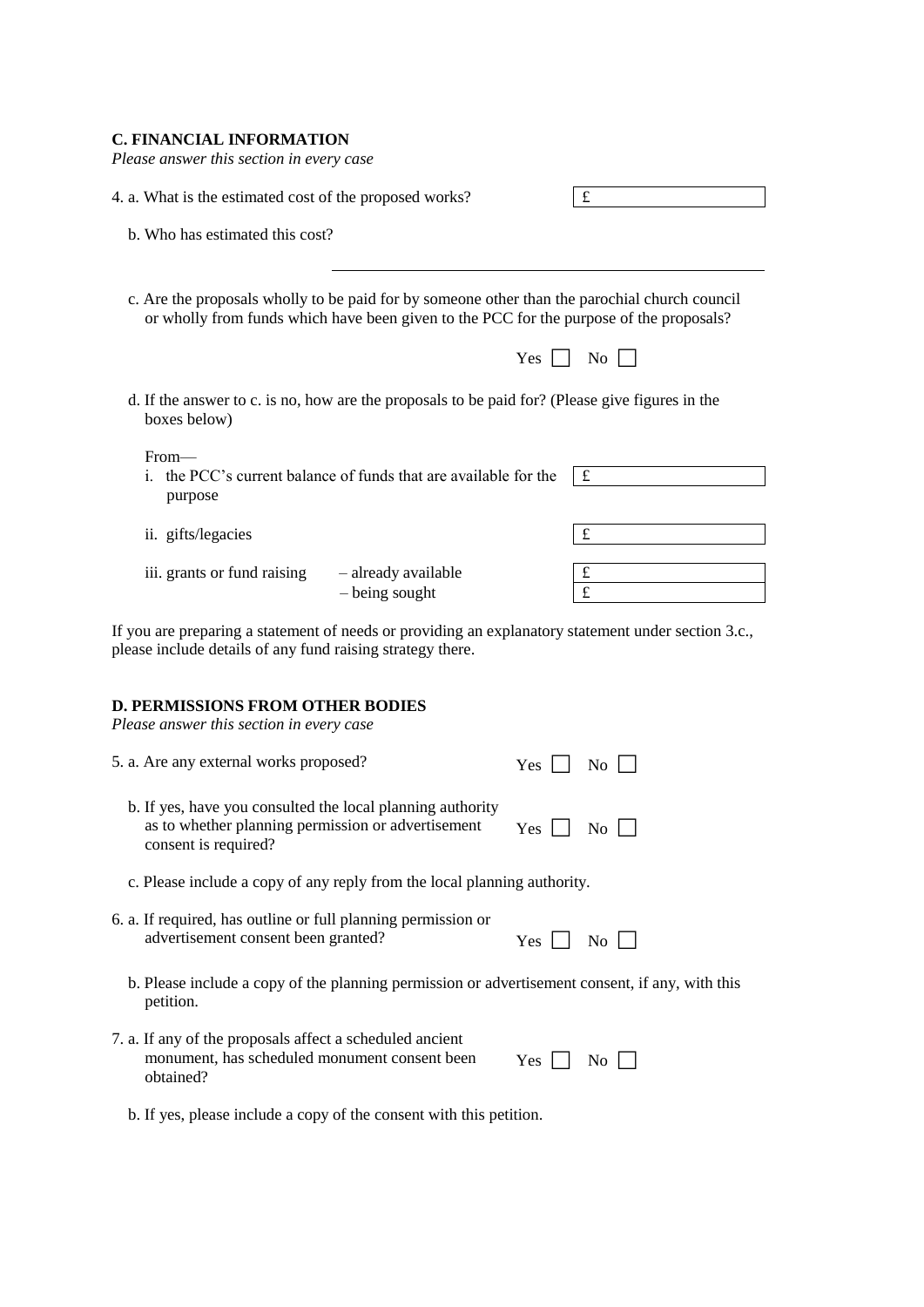#### **E. ARCHAEOLOGICAL MATTERS**

*Please answer this section if applicable. Otherwise proceed to section F*

| 8. a. Have you been advised that the proposals may have | Yes $\Box$ No $\Box$ |
|---------------------------------------------------------|----------------------|
| archaeological significance?                            |                      |

- b. If yes, please include any advice received.
- c. Is an archaeologist to be involved and to be given facilities for inspection and recording during the course of the works of excavation or works to the fabric?

| w<br>٠ |  |  |
|--------|--|--|
|--------|--|--|

#### **F. CONSULTATION FOR WORKS OF DEMOLITION, ALTERATION OR EXTENSION OF A LISTED CHURCH**

*Please answer this section if applicable. Otherwise proceed to section G*

9. Have you consulted any of the following bodies?

| The Church Buildings Council                    | <b>Yes</b><br>No.            |
|-------------------------------------------------|------------------------------|
| Historic England                                | Yes 1<br>$\rm{No}$           |
| The Council for British Archaeology             | Yes<br>No                    |
| The Ancient Monument Society                    | Yes<br>No.                   |
| Society for the Protection of Ancient Buildings | $Yes \mid$<br>No.            |
| The Georgian Group                              | Yes<br>No                    |
| The Victorian Society                           | <b>Yes</b><br>N <sub>0</sub> |
| The Twentieth Century Society                   | Yes<br>No                    |

If the answer to any of the above is yes, please include copies of any correspondence giving the views of the body concerned and your replies.

10. a. Have you consulted the local planning authority?  $Y_{\text{es}} \cap N_0 \cap$ 

b. If yes, please include correspondence giving its views and your reply.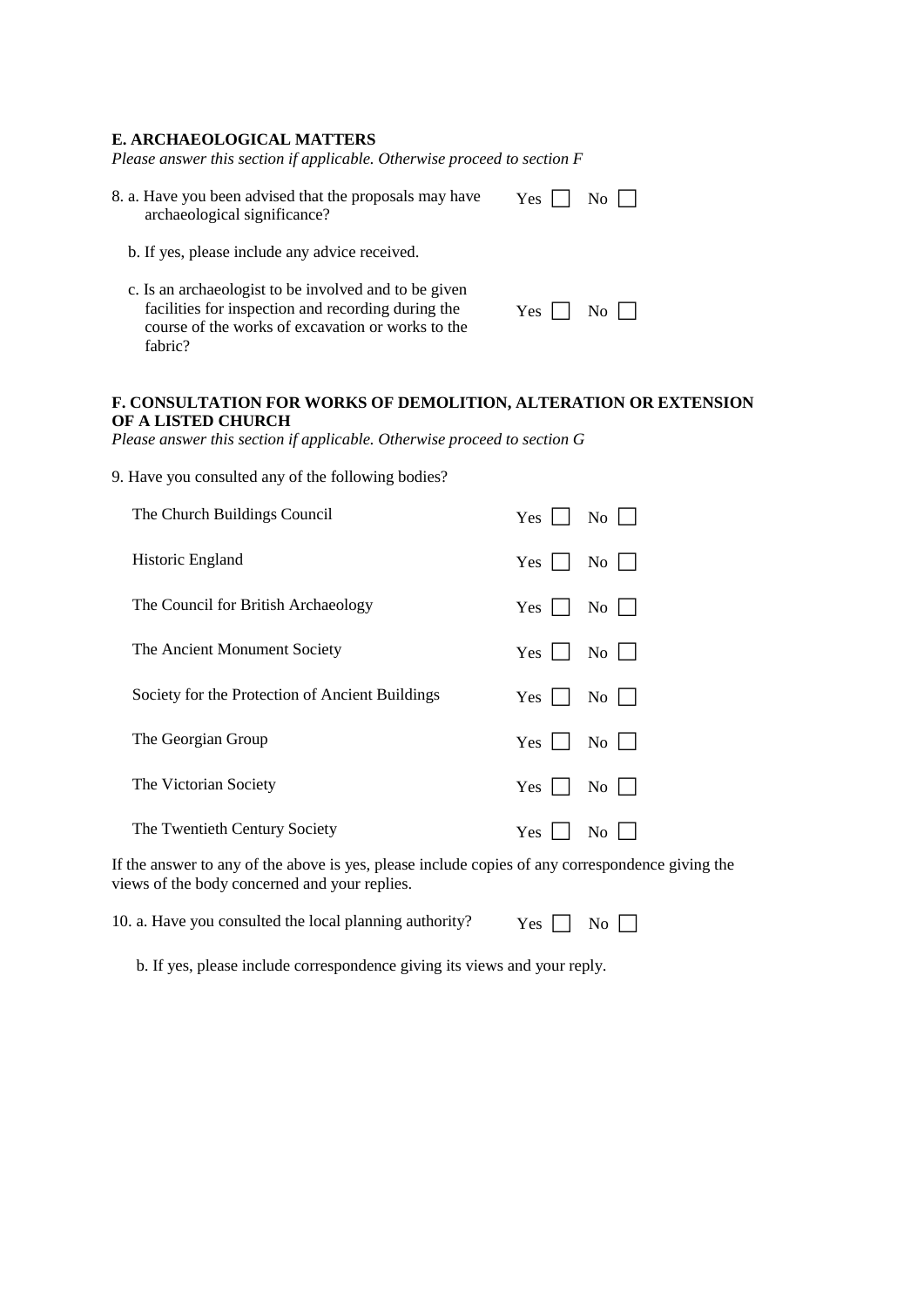#### **G. CHURCH INSURANCE**

| Please answer this section for any work to or in the church                                                                            |                           |
|----------------------------------------------------------------------------------------------------------------------------------------|---------------------------|
| 11. Do the proposals involve external scaffolding?                                                                                     | Yes<br>No 1               |
| 12. a. Is the work or part of the work to be carried out by<br>voluntary labour?                                                       | Yes<br>$\overline{N_{O}}$ |
| b. If yes, has the PCC taken out insurance to protect<br>voluntary labour against the risk of injury during the<br>course of the work? | Yes<br>No <sub>1</sub>    |
| 13. Have you informed the church's insurance company<br>that work is to be carried out in the church or<br>churchyard?                 | Yes.                      |

14. If the answer to question 13 is yes, please supply a copy of the insurer's approval or letter in reply.

#### **H. DETAILS OF CONTRACTORS**

*Please answer this section when you wish to carry out work of any kind*

15. Please give the name and address of each contractor to be employed for the different aspects of the works (e.g. builder, electrician, stained glass artist, organ builder etc.)

| Contractor 1                                                                                                      | Contractor 2                                                               | Contractor 3 |
|-------------------------------------------------------------------------------------------------------------------|----------------------------------------------------------------------------|--------------|
|                                                                                                                   |                                                                            |              |
|                                                                                                                   |                                                                            |              |
|                                                                                                                   |                                                                            |              |
|                                                                                                                   |                                                                            |              |
| <b>I. TIME FOR WORK</b><br>Please answer this section in every case                                               |                                                                            |              |
| 16. a. How soon will the work start after the faculty is granted?                                                 |                                                                            |              |
|                                                                                                                   |                                                                            |              |
|                                                                                                                   |                                                                            |              |
|                                                                                                                   | b. How long is it expected that it will take for the work to be completed? |              |
|                                                                                                                   |                                                                            |              |
|                                                                                                                   |                                                                            |              |
| 17. a. Will it be necessary to hold public worship in<br>another building while the work is being carried<br>out? | Yes                                                                        | No.          |

| b. If yes, has the Bishop consented to alternative | $Yes \n\Box No \n\Box$ |
|----------------------------------------------------|------------------------|
| arrangements for public worship?                   |                        |